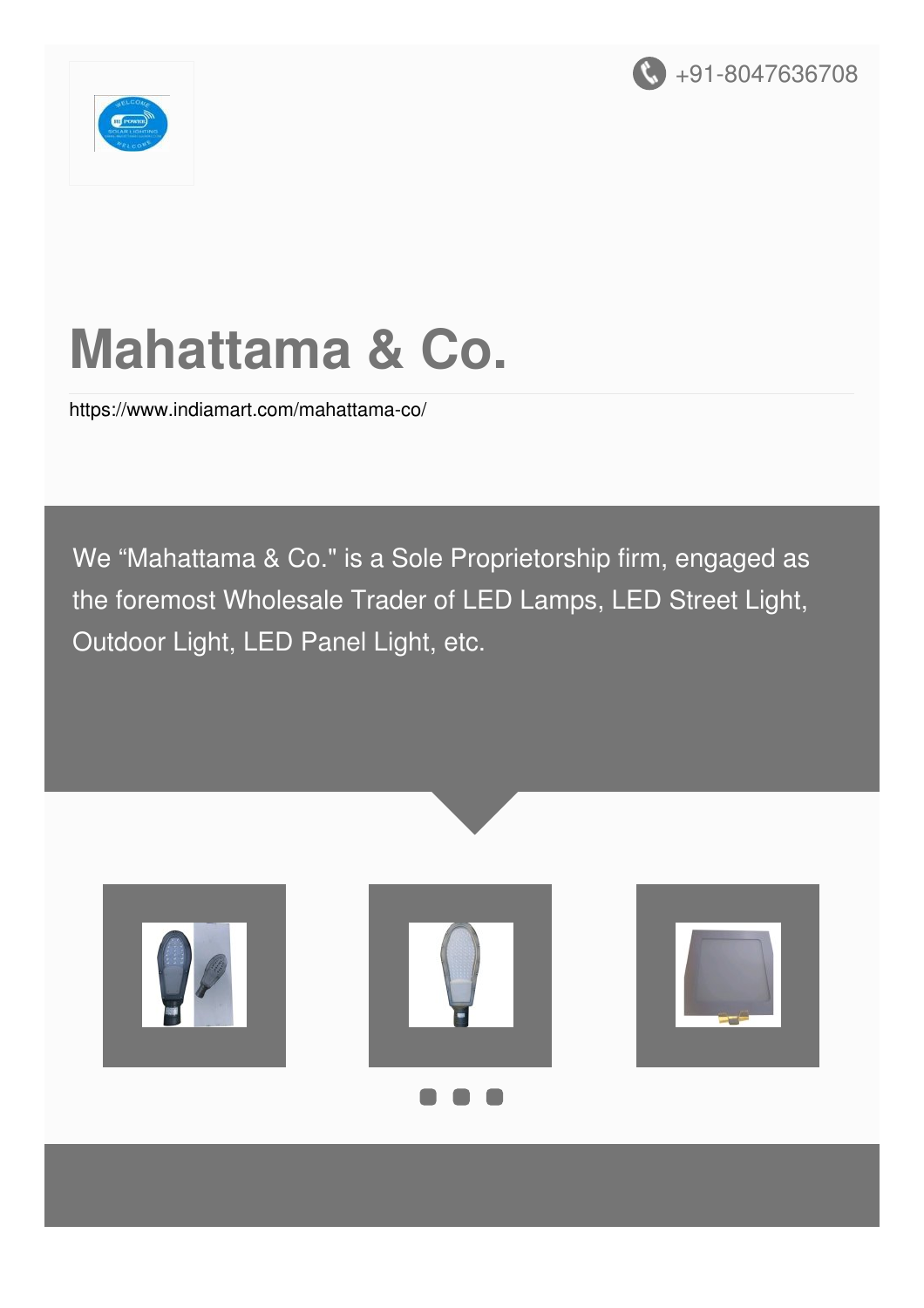#### About Us

Established in the year **2001** at **Mumbai**, (**Maharashtra, India**), we "**Mahattama & Co.**" is a **Sole Proprietorship** firm, engaged as the foremost **Wholesale Trader** of **LED Lamps, LED Street Light, Outdoor Light, LED Panel Light**, etc. Our products are high in demand due to their premium quality, seamless finish, different patterns, and affordable prices. Furthermore, we ensure to timely deliver these products to our clients, through this we have gained a huge clients base in the market.

#### **For more information, please visit**

<https://www.indiamart.com/mahattama-co/profile.html>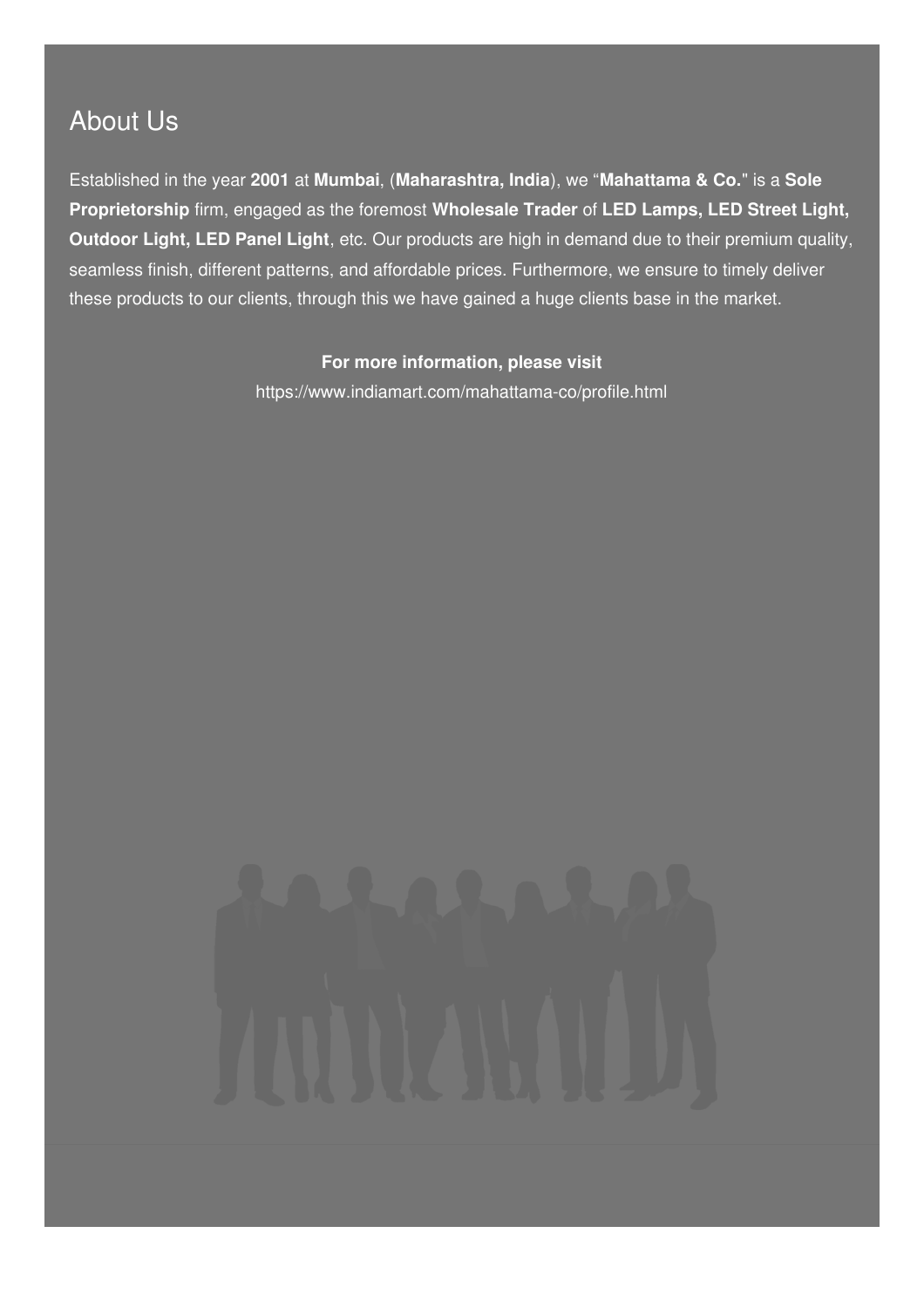#### **LED STREET LIGHT**



20W Aluminium LED Street Light



50W Aluminium LED Street Light



Solar LED Street Light



30W Aluminium LED Street Light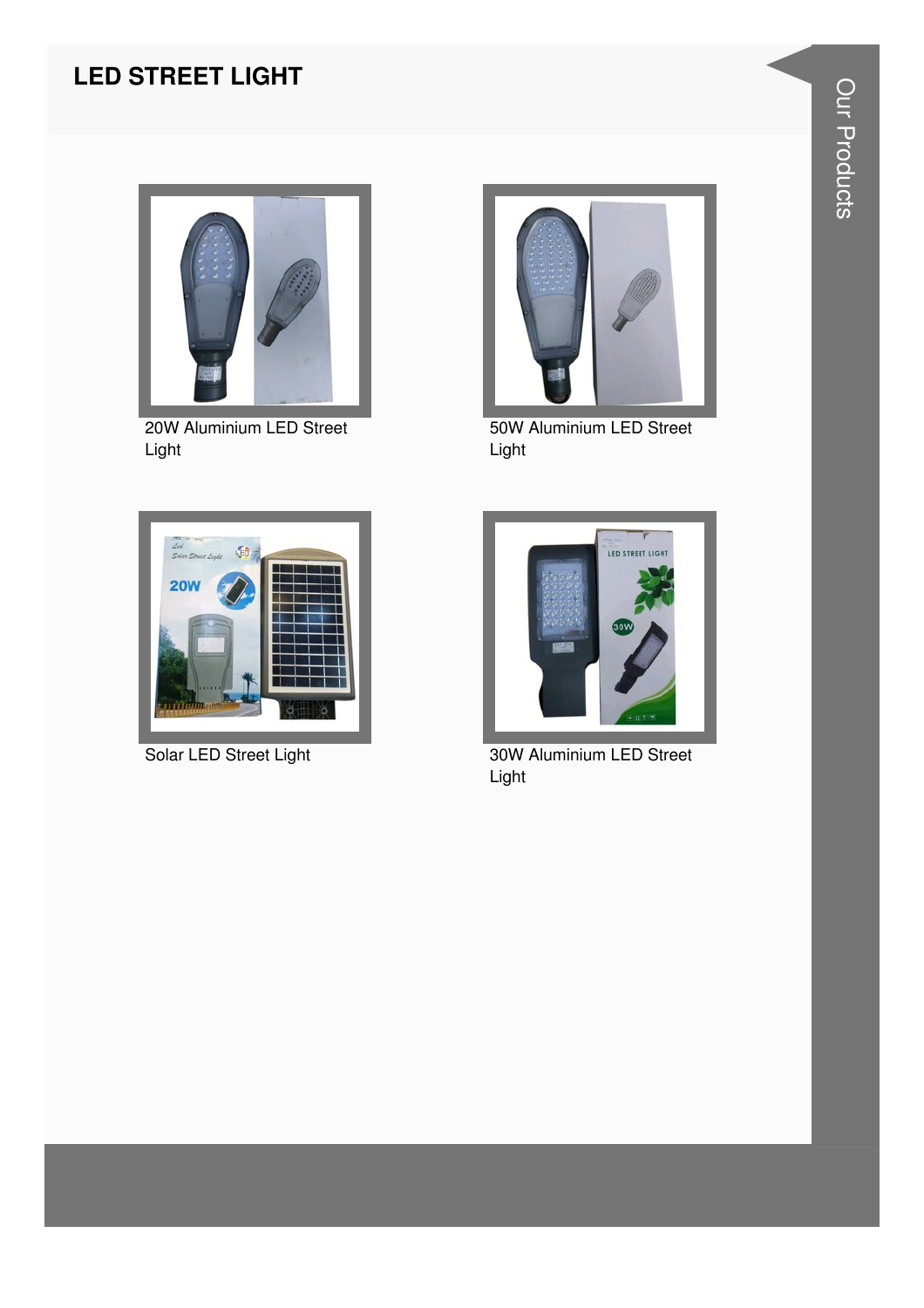#### **SOLAR LED LIGHTS**



30W 50W 100W 150W 200W LED Street Lights



20W 30W 50W 100W 150W 200W LED Street Lights





Led Street Light **Led Street Light**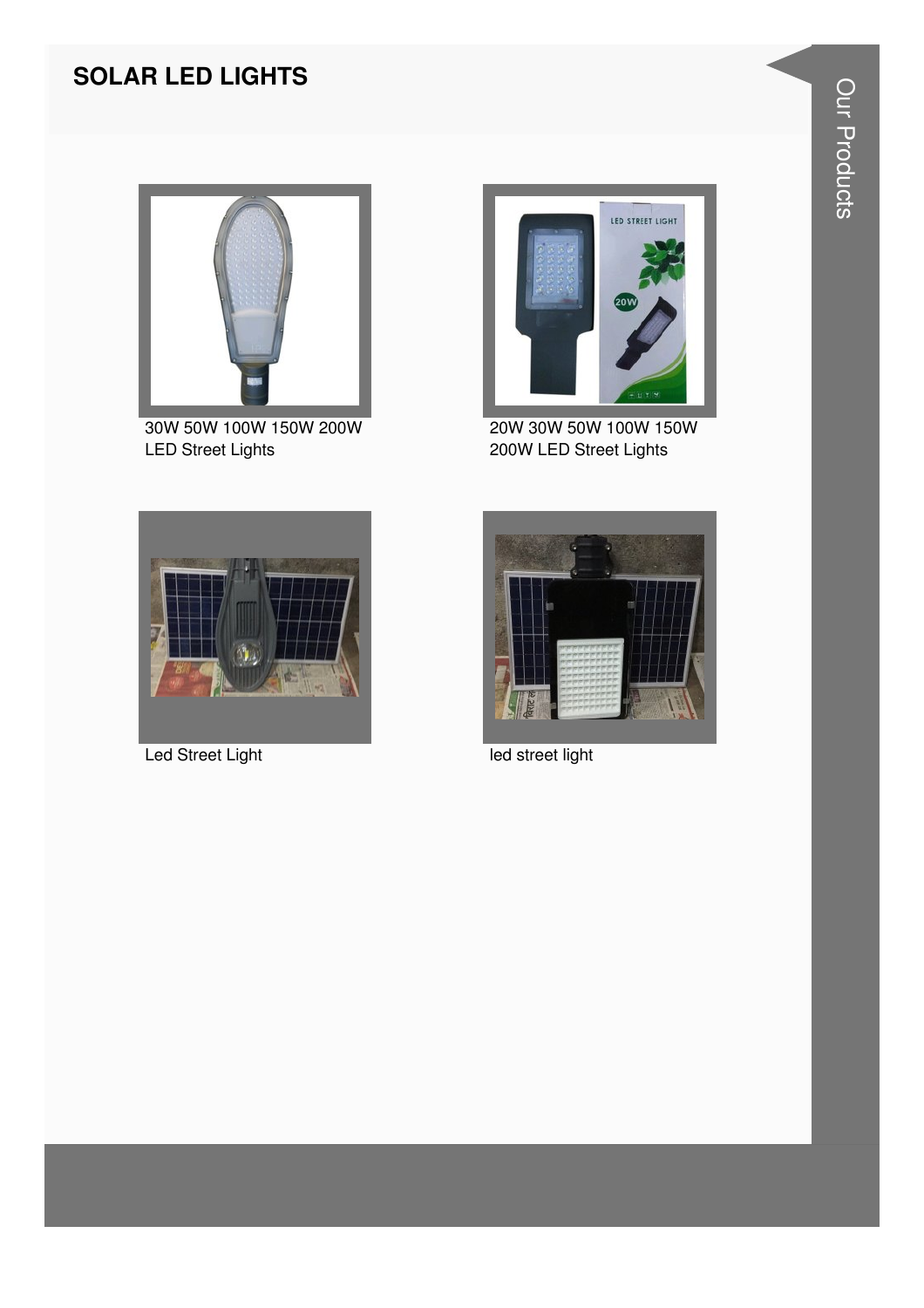### **LED PANEL LIGHT**



Aluminium LED Panel Light 18 Watt LED Panel Light







12W LED Panel Light 15W LED Panel Light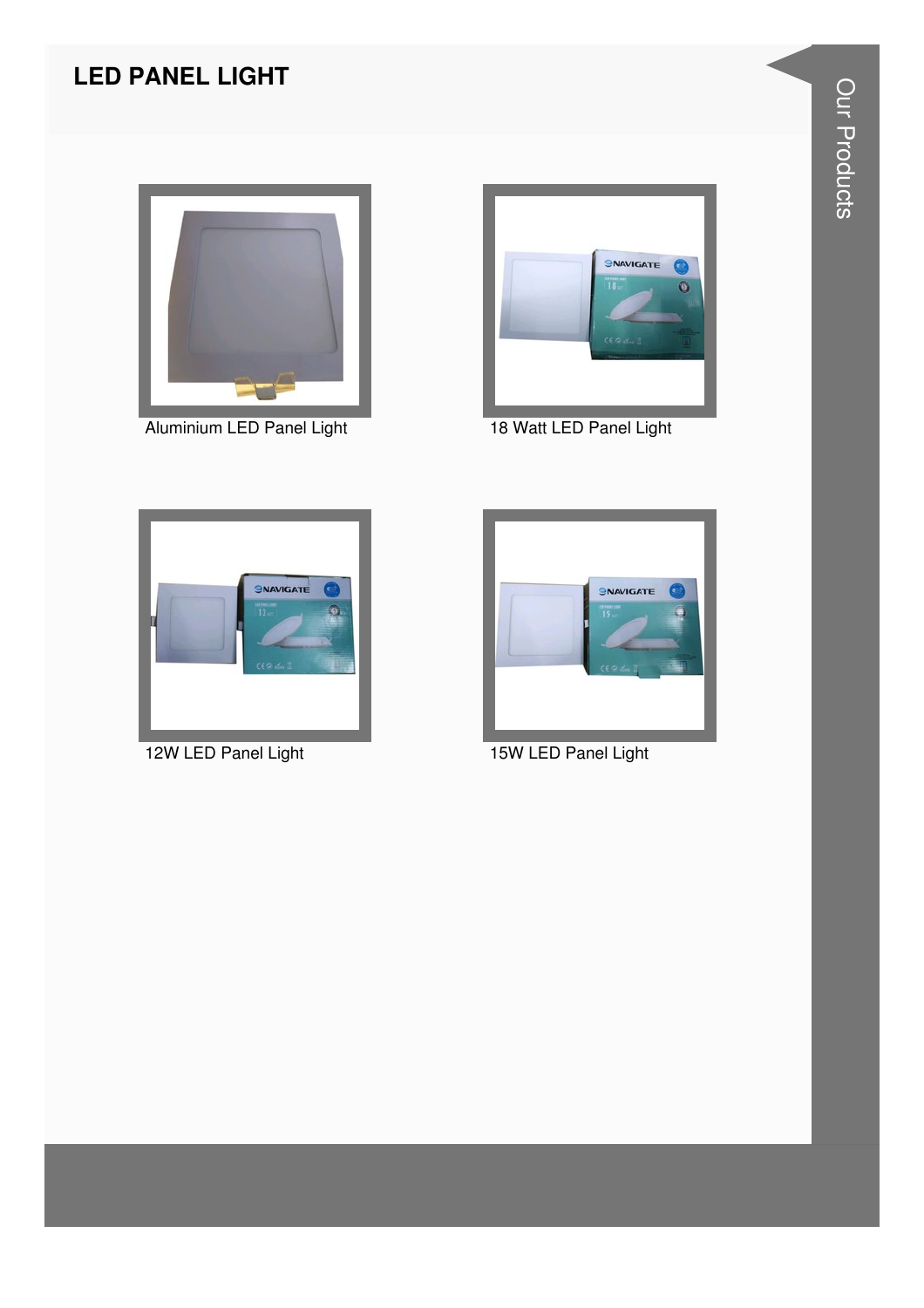#### **NEW PRODUCTS**



Solar Wall Light



Round Panel Light



45w Solar Street Light Pole



50w Flood Lights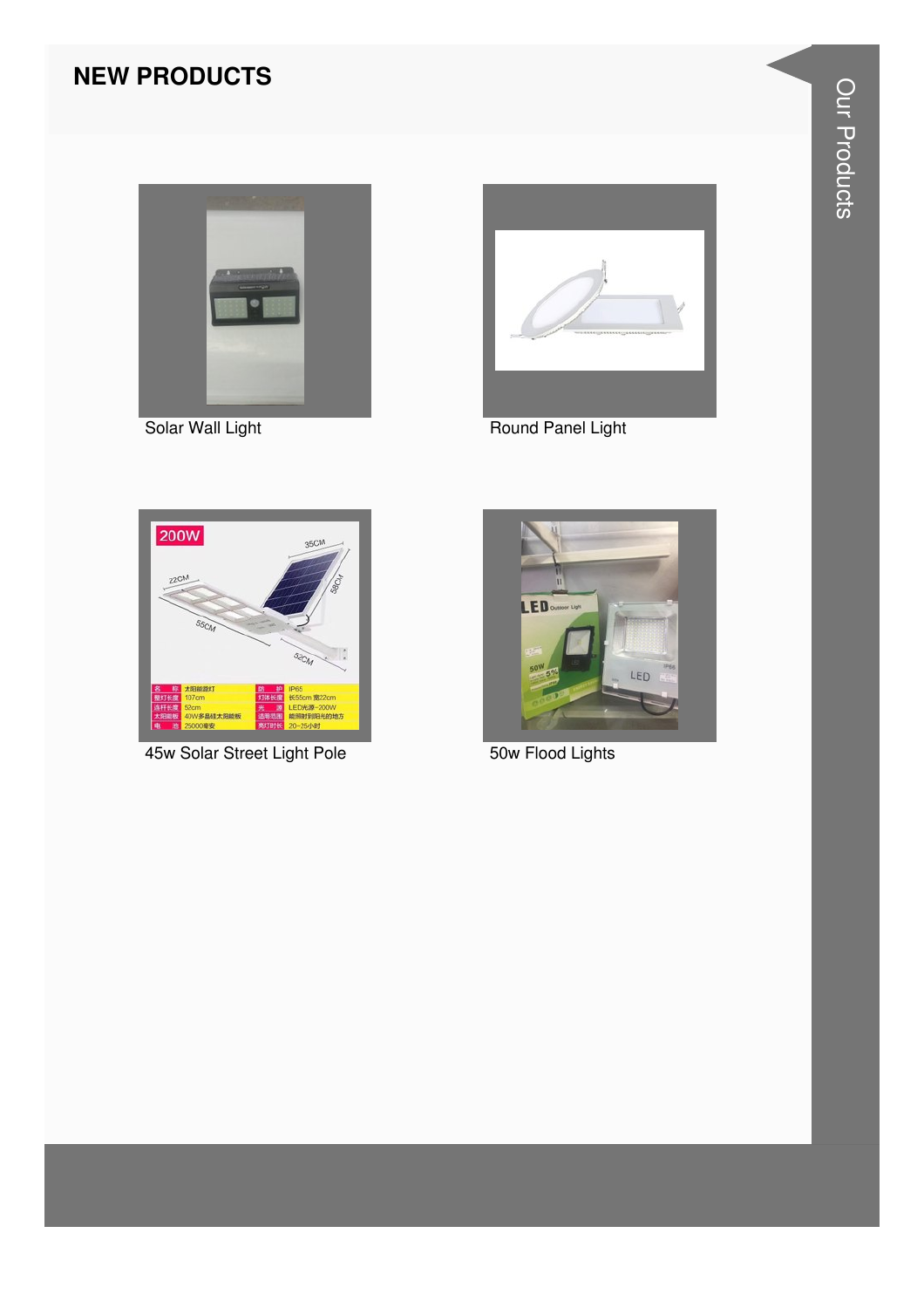#### **LED LIGHTS**



Solar LED Garden Light GR 11016/6W



150W 120W 80W Solar LED Street Lights





LED Tube Light **Hi Power Led Concealed** Lights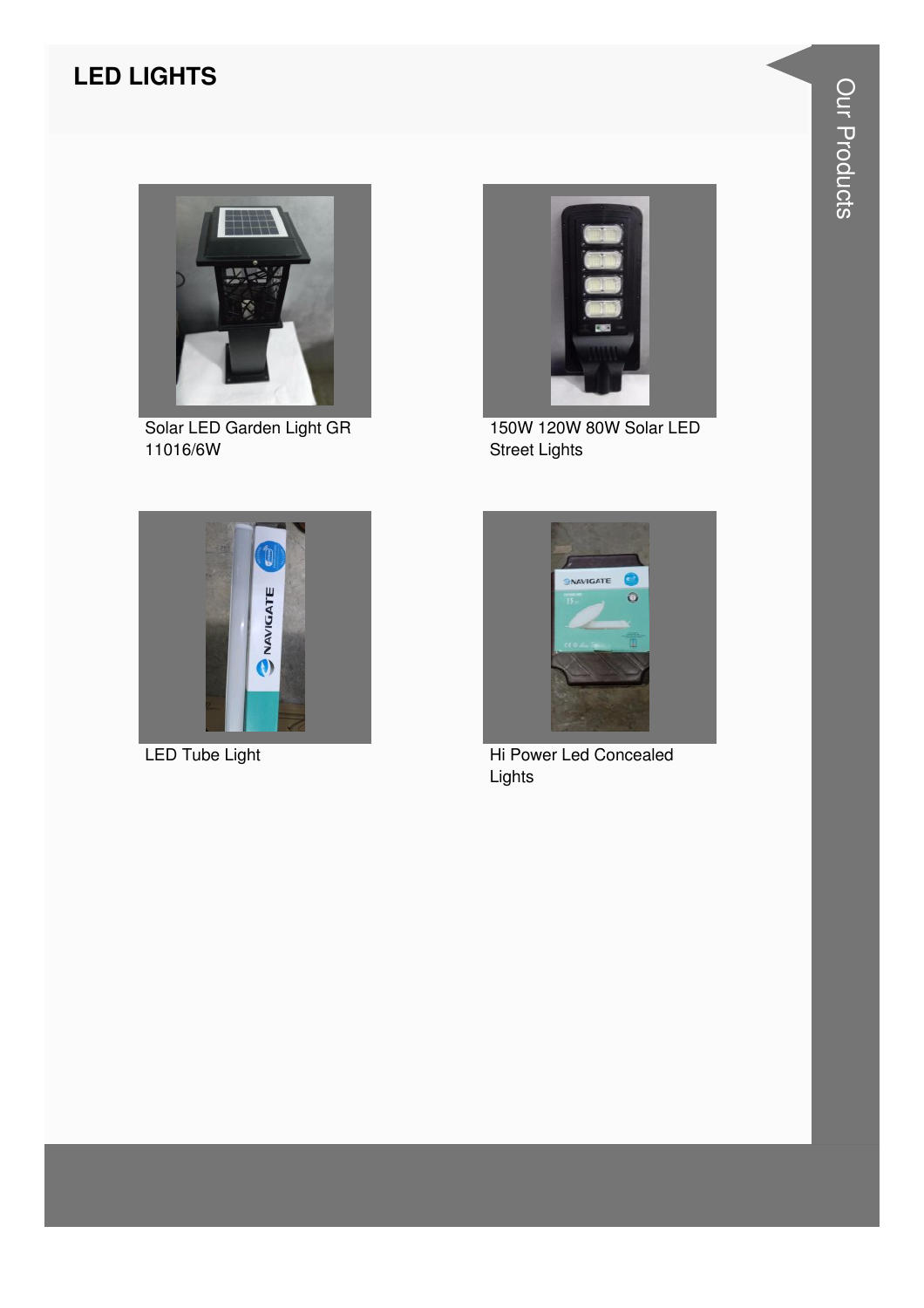#### **SOLAR LIGHT**



Solar Led Bollard Garden Light



Solar Flood Lights



Solar Led Sq Bollard Garden Lights Sq Base With Holder & Wire



Solar Flood Light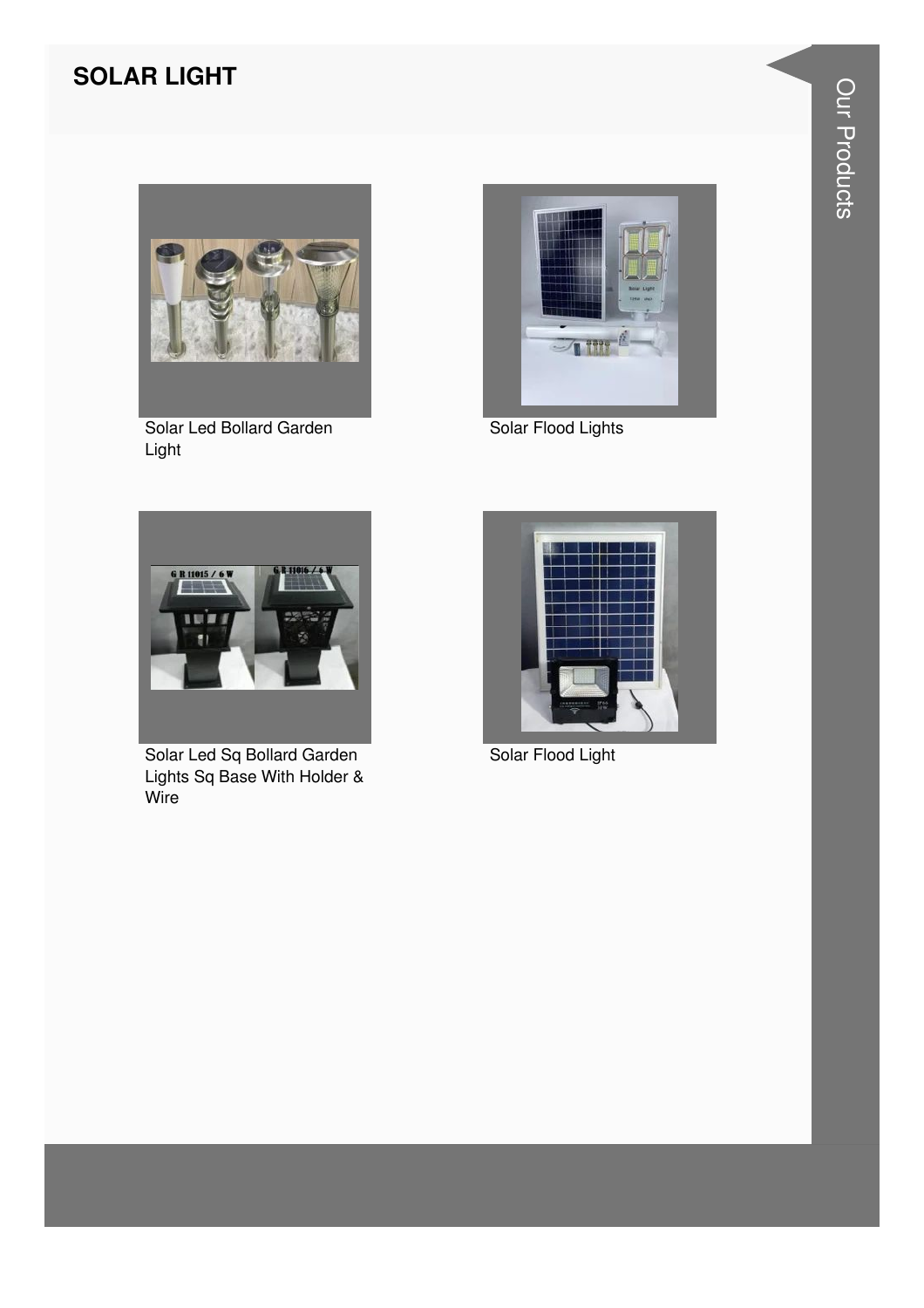#### **GAVYAMRUT PRODUCTS**



Chyawanprash



Harbour Hair Oil



Ganga Shampoo



**ROSE SKIN CREAM**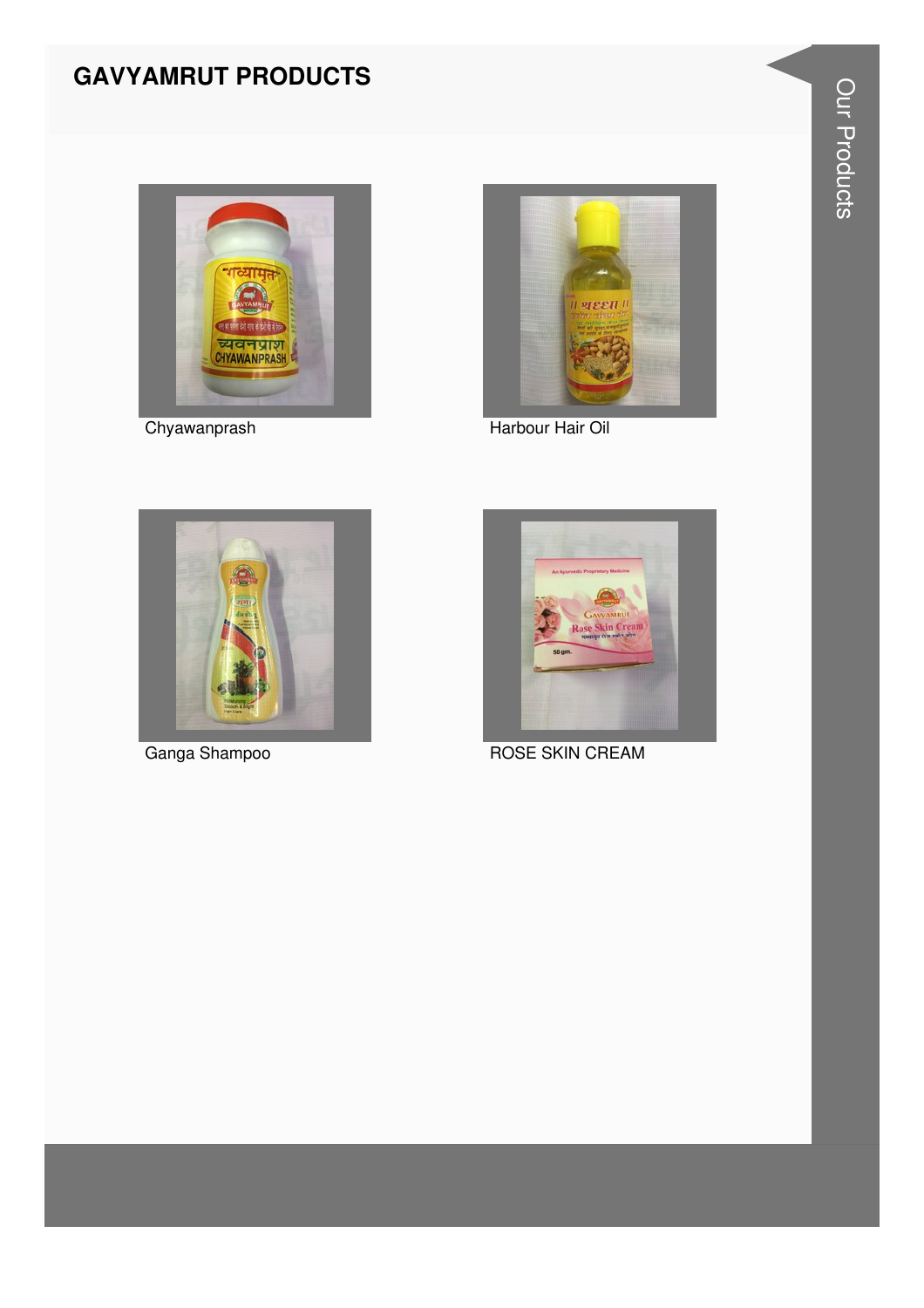#### **STREET LIGHT POLE**



50W Solar LED Street Light With Panel & Pole



50W Solar LED Street Light With Panel & Pole



40W SOLAR LED STREET **LIGHTS** 



60W SOLAR LED STREET **LIGHTS**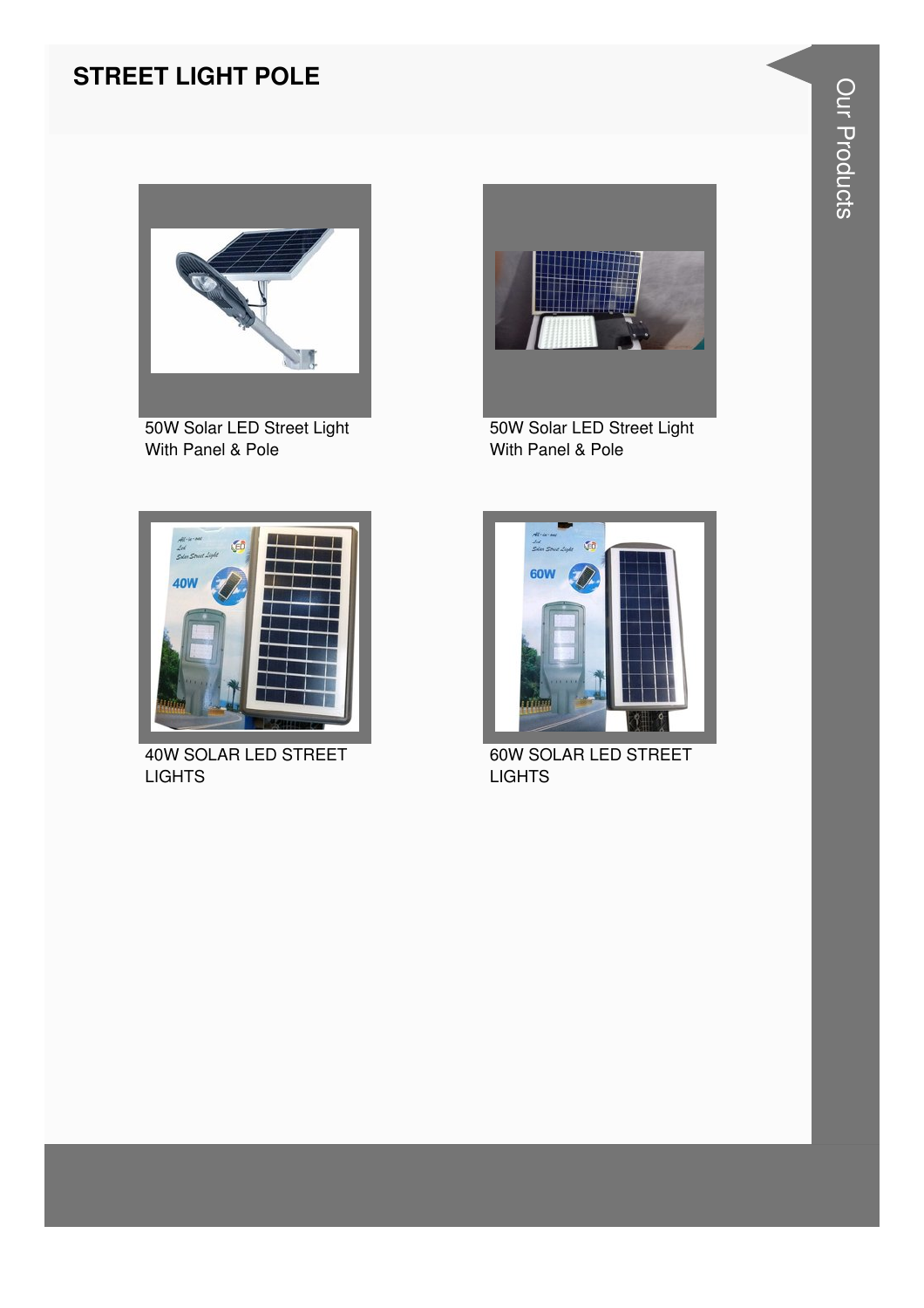#### **OTHER PRODUCTS:**



20W Solar LED Street Light



Solar LED Dome Light



**LED Panel Light** 



20w LED Street Light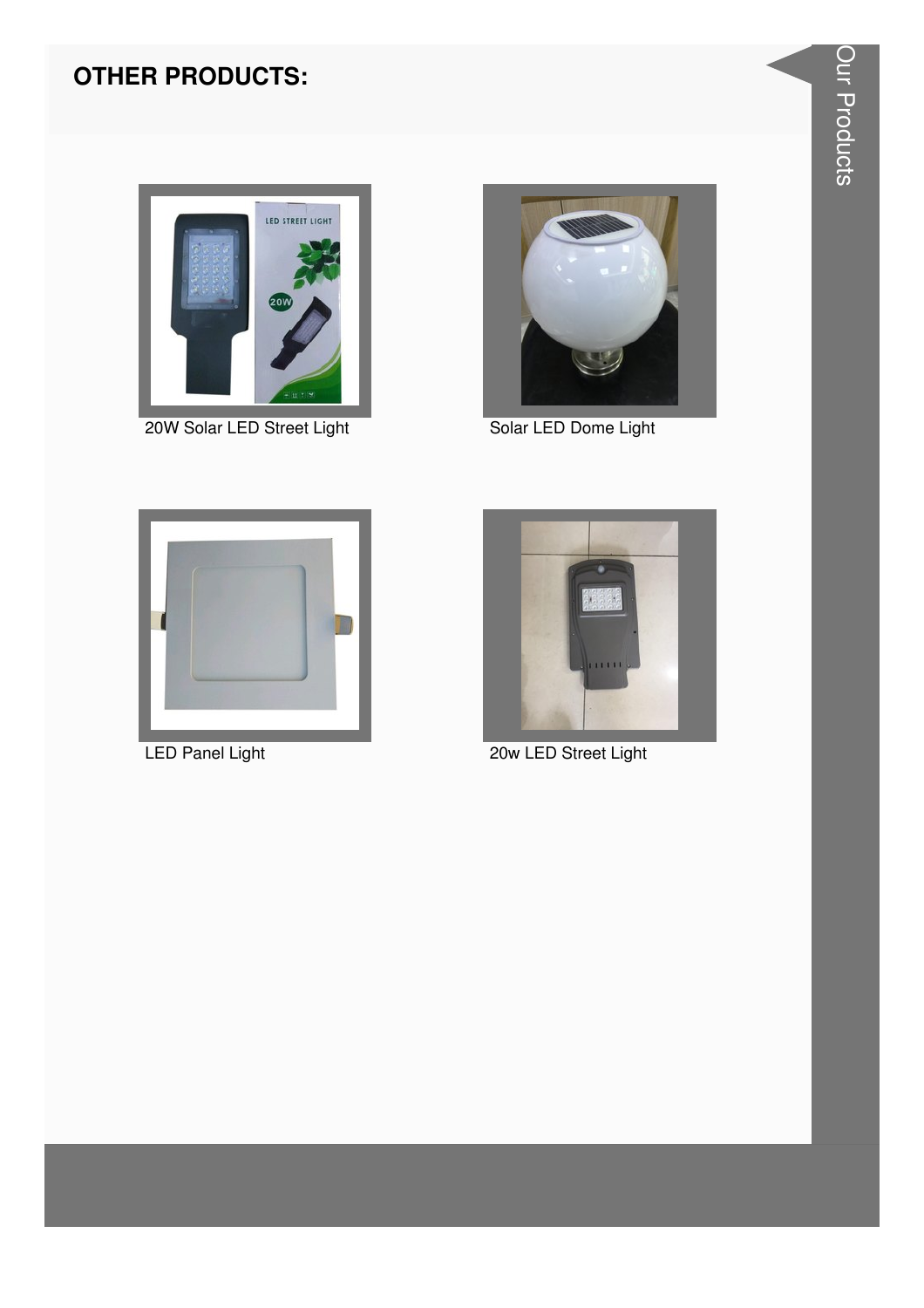#### **OTHER PRODUCTS:**



SOLAR LED STREET **LIGHTS** 



Solar Flood Lights



Guriy Keser Guty Soap



Solar LED Flood Lights Light & Street Lights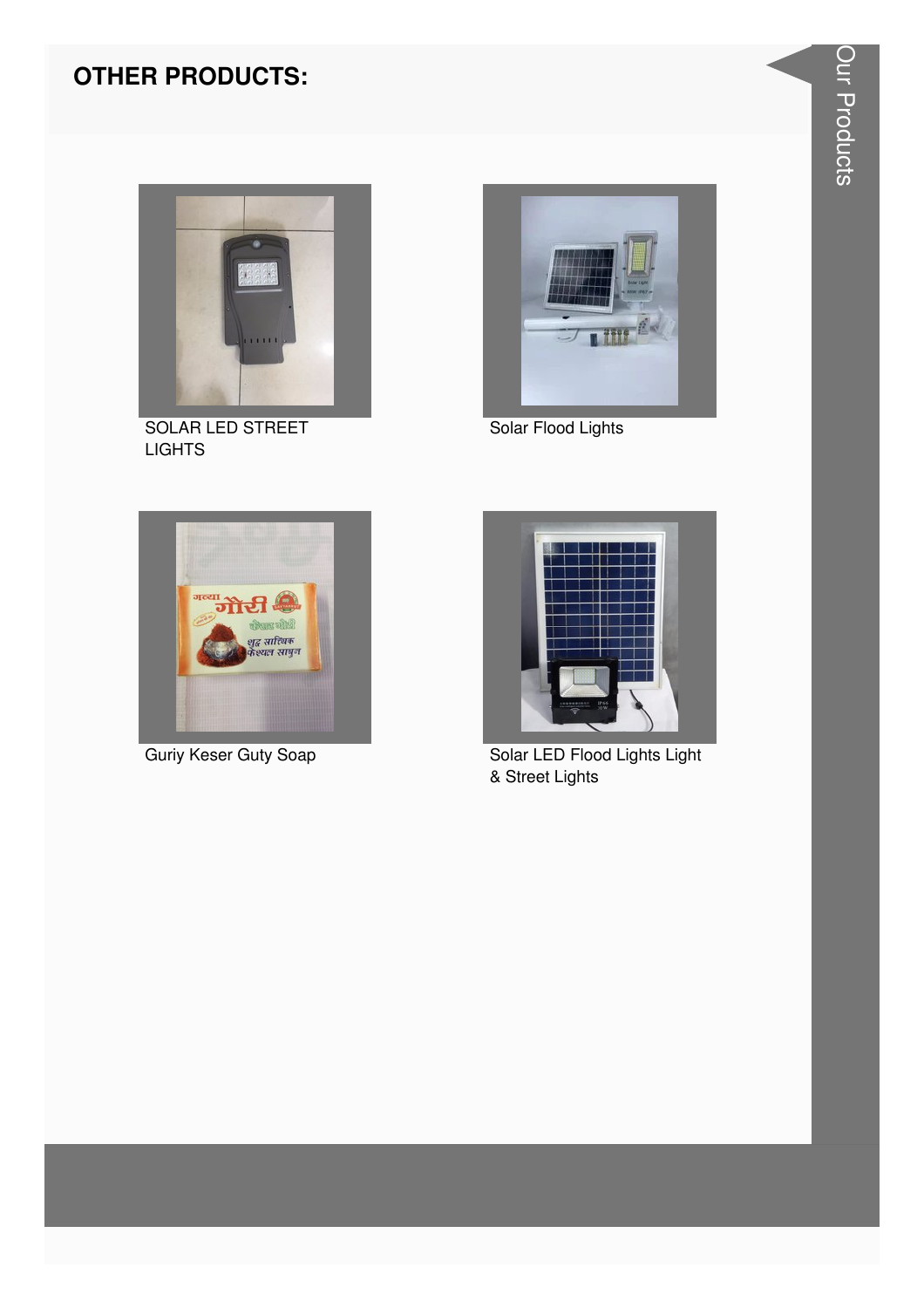## Factsheet

| Year of Establishment            | : 2017                          |
|----------------------------------|---------------------------------|
| <b>Nature of Business</b>        | : Exporter and Wholesale Trader |
| <b>Total Number of Employees</b> | $: 11$ to 25 People             |